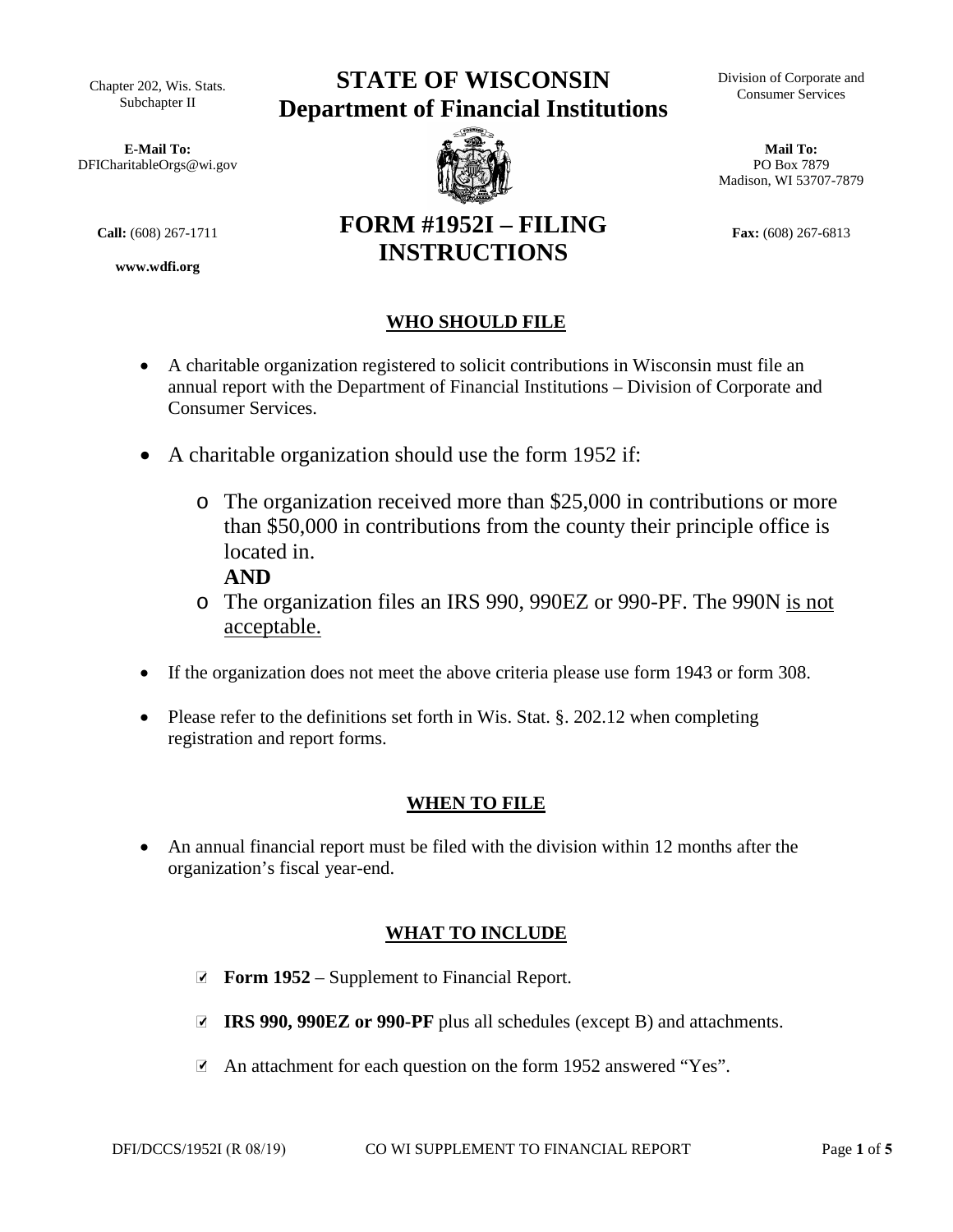- A full list of the organization's board of directors, officers, trustees and any principal salaried employees. Please include the individual's name, address and title.
- A list of states that have issued a license, registration, permit or other formal authorization to the organization to solicit contributions.
- **An audited financial statement** conducted according to Generally Accepted Accounting Principles for an organization that has received \$500,000 or more in contribution during its fiscal year.
- **A reviewed or audited financial statement** conducted according to Generally Accepted Accounting Principles for an organization which has received \$300,000 - \$499,999 in contributions during the fiscal year.

### **HOW TO FILE**

- Email to: DFICharitableOrgs@wi.gov
- Mail to: PO Box 7879 Madison, WI 53707-7879
- Fax:  $(608)$  267-6813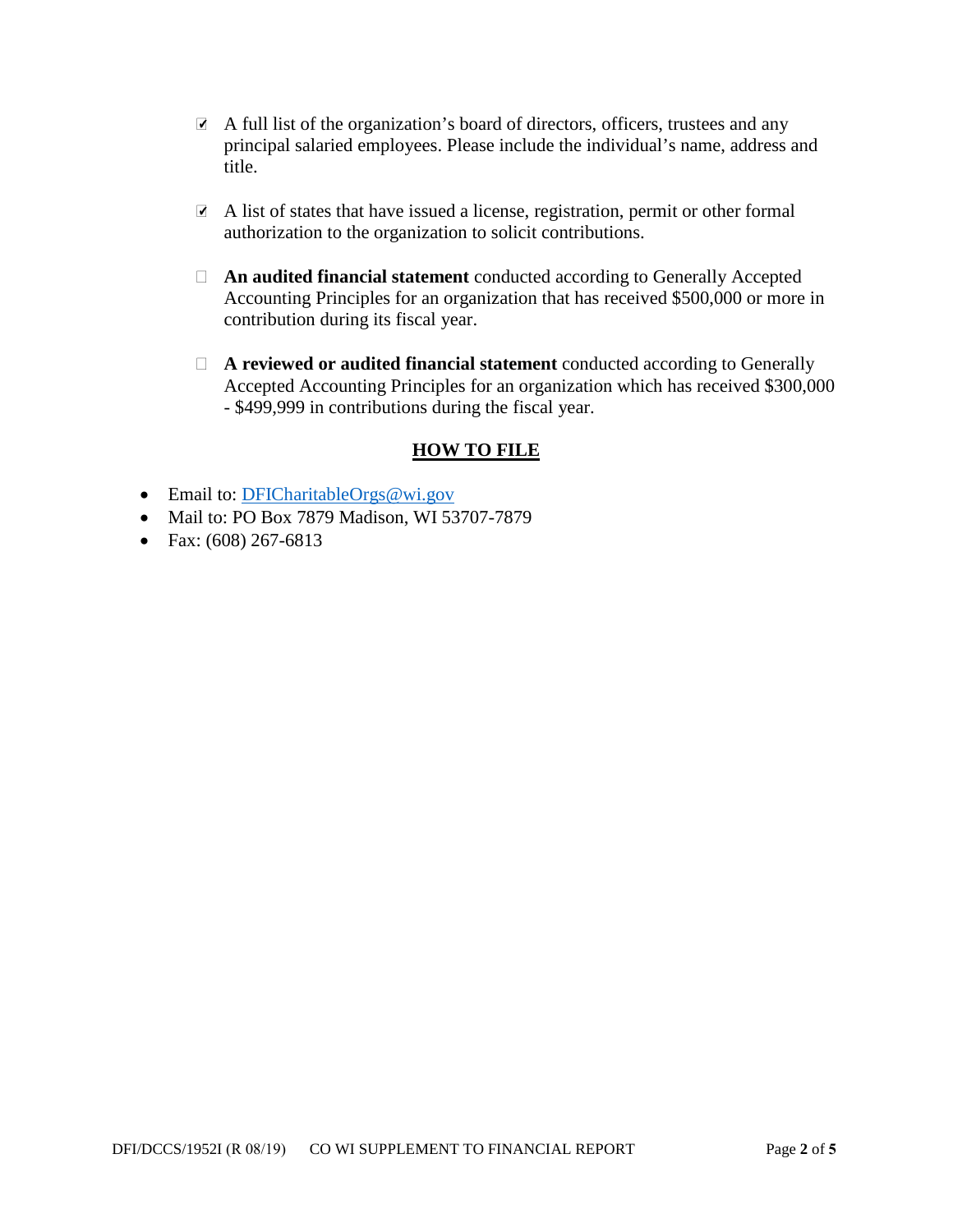**E-Mail To: Mail To:** DFICharitableOrgs@wi.gov **PO Box 7879** PO Box 7879

**www.wdfi.org**

# Chapter 202, Wis. Stats. **STATE OF WISCONSIN** Division of Corporate and Consumer Services **Department of Financial Institutions**

**Call:** (608) 267-1711 **FORM #1952 - WISCONSIN Fax:** (608) 267-6813 **SUPPLEMENT TO FINANCIAL REPORT**

#### **ORGANIZATION INFORMATION - SECTION A**

- 1. Name of charitable organization and any trade names or DBA (doing business as) names the organization uses.
	- 800 Studio 84, Inc 10626
- 2. WI Charitable Organization Number:

| 3. Federal Employer Identification Number: 26-1647924 |  |
|-------------------------------------------------------|--|

4. Supply the organization's website address:

www.studio84inc.org

5. Provide the name and contact information of the individual the Department should contact about this form:

| First Name:<br>Deborah       |                    |        | Last Name:<br><b>Blackwell</b> |                                |
|------------------------------|--------------------|--------|--------------------------------|--------------------------------|
| Street:<br>121 W. Center St. |                    |        | City:                          | Whitewater                     |
| State:<br>WI                 | Zip Code:<br>53190 | Phone: | (262) 473-9845                 | Email:<br>info@studio84inc.org |





Madison, WI 53707-7879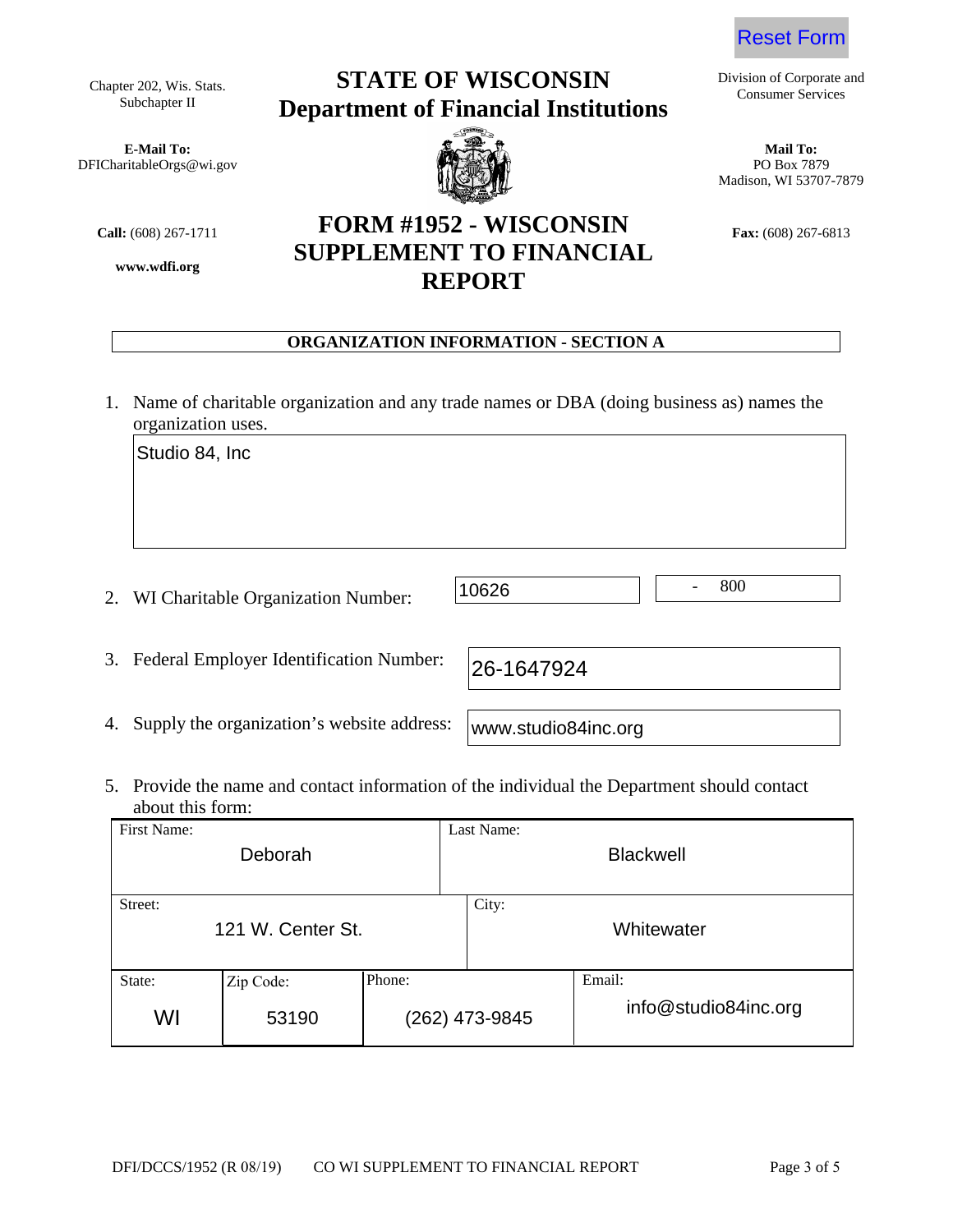#### 6. Did your organization use a professional fund-raiser or fund-raising counsel during the fiscal year in Wisconsin? If YES, attach contact information for each fund-raiser(s), fund-raising  $counsel(s)$ , or person.

- 7. Has the organization changed its purpose(s) or program(s)? If YES, attach explanation.
- 8. Has any of the information your organization previously submitted to the division changed?

(i.e. name of the organization, address of the principal office, address of any Wisconsin branch officers, accounting period, articles, by-laws, etc.) If YES, attach an explanation and a copy of the amended document.

# **FINANCIAL INFORMATION - SECTION B**

Enter the accounting period (month, day, and year) that the following financial information applies to.

- 9. What is the organization's Fiscal Year End Date:
- 10. How much has the organization received in contributions during the fiscal year?

("Contribution" means a grant or pledge of money, credit, property or other thing of any kind of value, except food, used clothing, or used household goods. More information can be found under ch.  $202.11(5)$ .

11. Has the organization received \$300,000 - \$499,999 in contributions during this fiscal year?

If YES, please attach the reviewed or audited financial standards conducted by Generally Accepted Accounting Principles.

12. Has the organization received \$500,000 or more in contributions during this fiscal year? If YES, please attach the audited financial standards conducted by

Generally Accepted Accounting Principles.

13. Has the organization filed the IRS 990, 990 EZ or 990 PF for the fiscal year end indicated in question 9? If YES, please attach the document.





 $\vert$  Yes  $\vert$   $\vert$  No

No



 $\vert$  Yes  $\vert$   $\checkmark$  | No



 $\mathbf{v}$  |  $_{\text{Yes}}$  |





12/31/19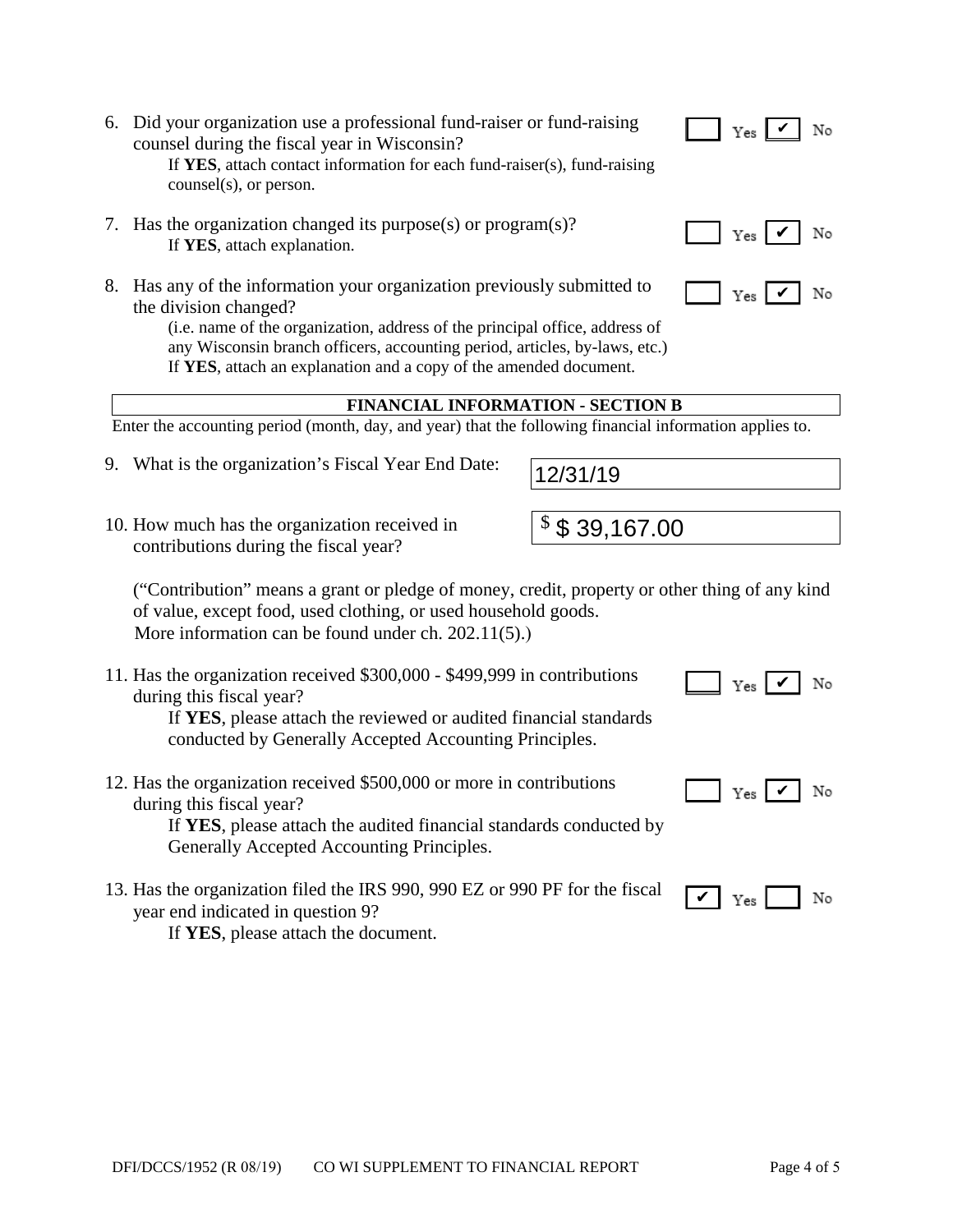#### **CERTIFICATION - SECTION C**

This document MUST be signed by the chief fiscal officer and another officer. Two different officer signatures required. Completion of this form is required under Section 202.12, Wisconsin Statutes.

We, the undersigned, state and acknowledge that we are duly constituted officers of this organization, and that, under penalties of perjury, we have reviewed this report, including all attachments, and to the best of our knowledge and belief, they are true, correct and complete in accordance with the laws of the State of Wisconsin applicable to this report.

| Deborah Blackwell |                     |
|-------------------|---------------------|
| Name (Print)      | Name (Print)        |
|                   |                     |
|                   |                     |
| Signature         | Signature           |
|                   |                     |
| Director          | <b>Board Member</b> |
| Title             | Title               |
|                   |                     |
|                   |                     |
| Date              | Date                |
|                   |                     |

#### **RETURN MATERIALS TO:**

Department of Financial Institutions Division of Corporate and Consumer Services

**Mailing Address:** PO Box 7879 Madison, Wisconsin 53707-7879

Notice: Completion of this form is required under Section 202.12, Wisconsin Statutes. Failure to comply may result in further action by our Department. Personal information you provide may be used for secondary purposes.

This document can be made available in alternate formats upon request to qualifying individuals with disabilities.